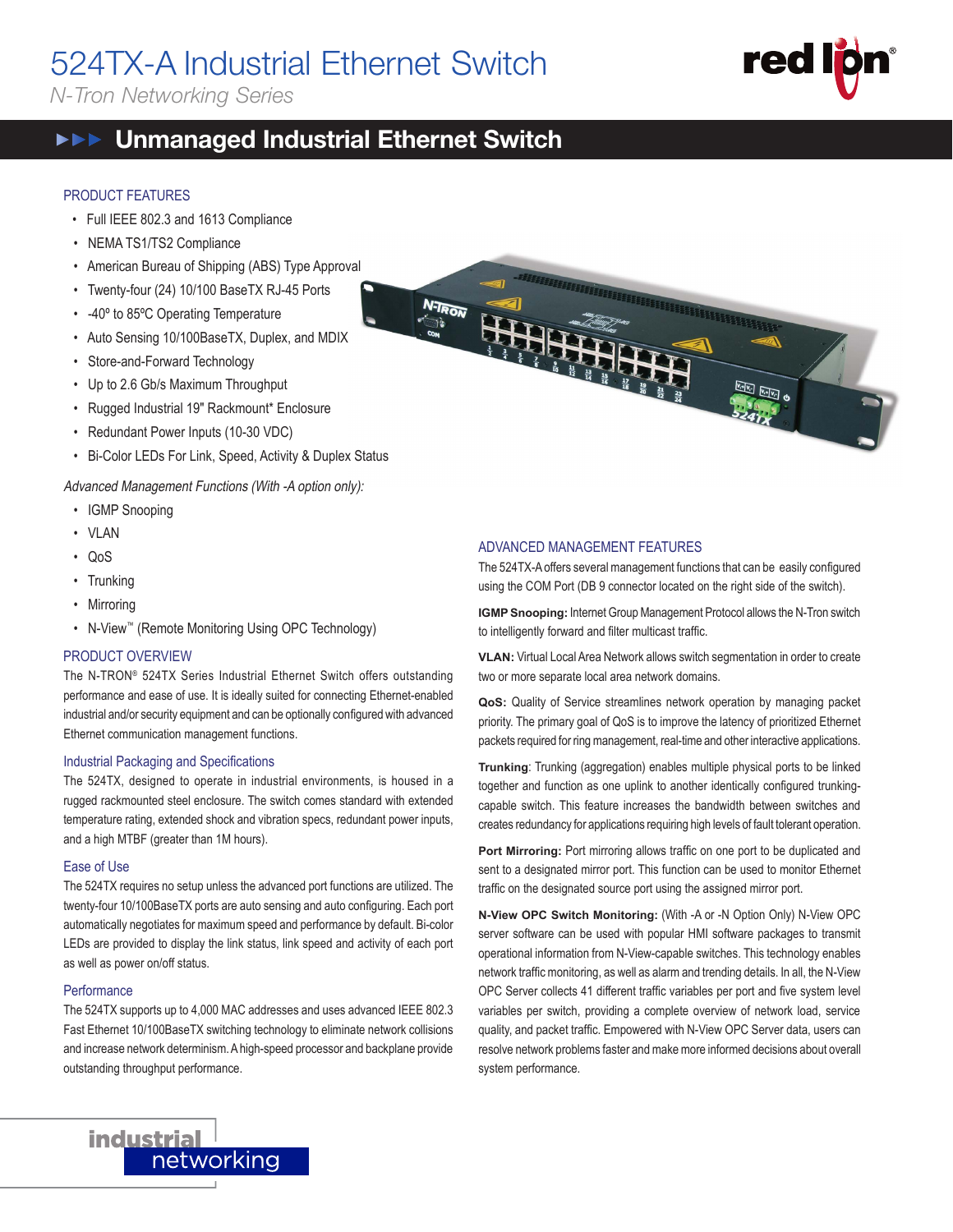## 524TX-A Specifications  $524$

## Specifications

Switch Properties

Number of MAC Addresses: 4,000 Aging Time: 300s, Programmable (-A option) Latency Typical: 2.1 μs Switching Method: Store & Forward

## Case Dimensions

Height - 1U: 1.75" (4.5 cm) Width: 19" (48.3 cm) Depth: 4.3" (11 cm) Weight: 3.7 lbs

**Electrical** Redundant Input Voltage: 10-30 VDC Input Current: 720 mA @ 24 VDC

Inrush: 9.5 amp/0.75 ms @ 24 VDC N-Tron Power Supply: NTPS-24-3 (3 amps @ 24 VDC)

#### **Environmental**

Operating Temperature: Operating Altitude: 0 to 10,000 ft.

 $C$  to 85 $\rm ^{o}C$ Operating Humidity: 10% to 95% (Non Condensing)

## Shock and Vibration (bulkhead mounted) Shock: 200 g @ 10 ms

Vibration/Seismic: 50 g, 5-200 Hz, Triaxial

## Reliability<br>MTBF:

Serial Configuration Port Com Parameters: 9600,n,8,1

## Network Media<br>10BaseT

100BaseTX: ≥Cat5 Cable

≥Cat3 Cable

>1 Million Hours

## **Connectors**

10/100BaseTX: Twenty-four (24) RJ-45 Copper Ports

## Recommended Wiring Clearance

Front: 4" (10.2 cm) Side: 1" (2.6 cm)

### Regulatory Approvals

FCC/CE (CFR 47, Part 15, Subpart B, Class A); ICES-003 EMC Dir 89/336/EEC, EN 50204, EN 55011 EN61000-4-2, 3, 4, 5, 6, 8,11, EN61000-6-2, 4 ANSI C63.4 UL /cUL: Class I, Div 2, Groups A, B, C, D and T4 UL 508 and UL 1604 CAN/CSA-C22.2 No.213, ATEX II 3 G Ex nA IEEE 1613 for Electric Utility Substations ABS Type Approval for Shipboard Applications GOST-R Certifi ed, RoHS Compliant

Designed to comply with: NEMA TS1/TS2 for Traffic Control